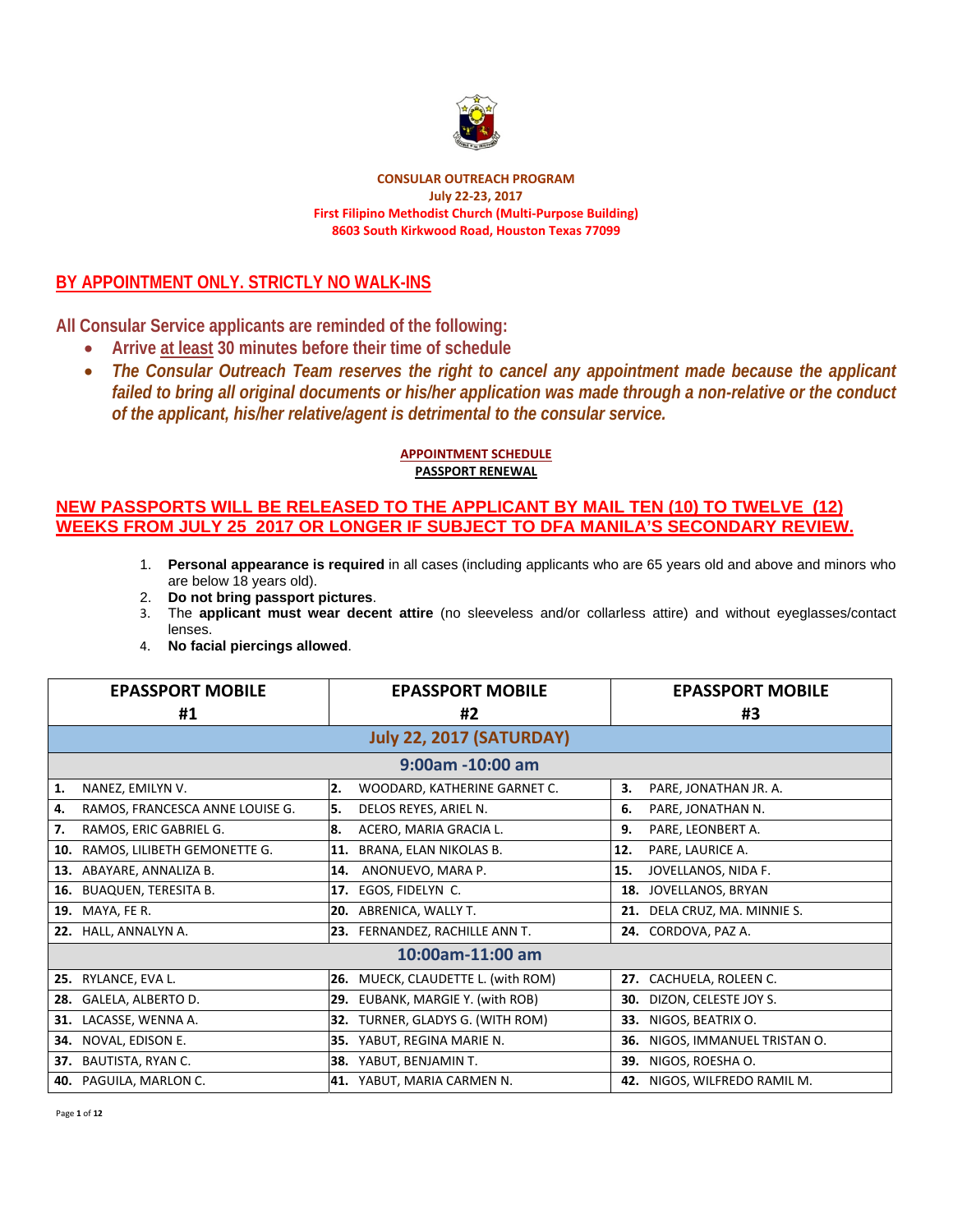|                          | 43. VILLEGAS, CHARLES M.                | 44. PEREZ, FE R.                          | 45. SUMBE, TEOFILO JR. N.                |  |  |
|--------------------------|-----------------------------------------|-------------------------------------------|------------------------------------------|--|--|
|                          | 46. VILLEGAS, JANE M.                   | 47. DELA CRUZ, LYDIA S.                   | 48. SUMBE, ESTELA M.                     |  |  |
|                          | 11:00 am-12:00 pm                       |                                           |                                          |  |  |
|                          | 49. GENETA, AURORA G.                   | 50. OLDS, JANET B. (with ROM)             | 51. ANDAL, CLARENCE NIGEL D.             |  |  |
|                          | 52. GENETA, JUSTIN RUIZ G.              | 53. CATANGAY, KAIEL F.                    | 54. ANDAL, CRISTOPHER V.                 |  |  |
| 55.                      | GENETA, KRISHA MAE G.                   | 56. CATANGAY, KAREN F.                    | 57. ANDAL, CHRISTINE D.                  |  |  |
| 58.                      | GENETA, ROLANDO O.                      | 59.<br>CATANGAY, KIANA F.                 | <b>60.</b> ESPINOSA, LORETA M.           |  |  |
| 61.                      | GENETA, SEBASTIENNE DARREN G.           | CATANGAY, ERNESTO B.<br>62.               | 63. ESPINOSA, DONNALYN D.                |  |  |
|                          | 64. IGOY, MANUEL A.                     | DEGEYTER, ROCHELLE U.<br>65.              | ESPINOSA, ORLANDO, JR. B.<br>66.         |  |  |
|                          | 67. SANCHEZ, SWEET CRIZEL (with ROM)    | CABUG, RICHARD M.<br>68.                  | 69. ESPINOSA, EARL JADON D.              |  |  |
|                          | 70. BALLAD, SONYA A.                    | 71. FLORES, MA. DAISY G.                  | 72. ANDAL, JESSNER ISAEUS B.             |  |  |
|                          |                                         | 12:00-1:00 pm                             |                                          |  |  |
|                          |                                         | <b>LUNCH BREAK</b>                        |                                          |  |  |
|                          |                                         | 1:00 PM - 2:00 PM                         |                                          |  |  |
|                          | 73. SUSTENTO, BRANDON KIER C.           | 74. ADACLOG, EZEKIEL V.                   | 75. RODRIGUEZ, MARICEL D.                |  |  |
|                          | 76. SUSTENTO, BYJORN                    | 77. ADACLOG, GEORGE D.                    | 78. RODRIGUEZ, LOUIE JR. D.              |  |  |
|                          | 79. CASTILLO, HAZEL U.                  | 80. ADACLOG, PATRICIA V.                  | 81. DE GUZMAN, MARC DERECK               |  |  |
|                          | 82. RAMOS, VENER M.                     | 83. CUNA, LEONORA C.                      | 84. CUNA, ELINOR EUNICE C.               |  |  |
| 85.                      | RAMOS, JAMES RONNER F.                  | 86. GRAYDA, RAMIL S.                      | 87. PACARDO, RAHEL CHAMIE B.             |  |  |
|                          | 88. RAMOS. MARY JOYCE KATHLENE F.       | 89. EVIOTA, DENVER FOSTER Z.              | 90. SANTIAGO, ROWEL M.                   |  |  |
|                          | 91. RAMOS, ROWENA F.                    | 92. ATIENZA, CRISITA CARMEN H.            | 93. BADILLA, DENISE FRANCES V.           |  |  |
| 94.                      | RAMOS, VENER JOHN II F.                 | 95. LEGADA, GILFREDO P.                   | 96. BADILLA, LANI V.                     |  |  |
|                          |                                         | 2:00 PM -3:00 PM                          |                                          |  |  |
|                          | 97. BELING, SHILOH MAIR E.              | 98. MENDOZA, MODESTO S.                   | 99. BABASA, AUGUST JASON S.              |  |  |
|                          | 100. WRIGHT, ANGELIE DONNA B.           | 101. MENDOZA, HAYDEE P.                   | 102. SIMPER, JACQUELYN P.                |  |  |
|                          | 103. NERI, KRIZIA JENAE M.              | 104. MENDOZA, IRA JAIRUS P.               | 105. FRANCIA, EMMANUEL JR. C.            |  |  |
|                          | 106. MONTANO, MARIA PAULA D. (WITH ROB) | 107. MENDOZA, ADRIELLE NAOMI P.           | 108. FRANCIA, MARY ROSE M.               |  |  |
|                          | 109. IMBAT, MARVIN M.                   | 110. MENDOZA, ADRIAN GABRIEL P.           | 111. FRANCIA, DOMINIQUE ROSE M.          |  |  |
|                          | 112. NG, PAULINE H. (WITH ROM)          | 113. CIAURI, BRENDA F. (with ROM)         | 114. FRANCIA, ARIANA ROSE M.             |  |  |
|                          | 115. STEPHENSON, LOIDA D. (WITH ROM)    | 116. HARRELL, JANE F.                     | 117. FRANCIA, GIANNA ROSE M.             |  |  |
|                          | 118. MINON, DIANE E.                    | 119. HOLGADO, KATRINA R.                  | 120. GAGE, JENELYN M.                    |  |  |
|                          |                                         | 3:00 PM -4:00 PM                          |                                          |  |  |
|                          | 121. POLANGCO, LUZVIMINDA L.            | 122. DELOS REYES, FERNANDO F.             | 123. ABITRIA, JOY B.                     |  |  |
|                          | 124. POLANGCO, RAMON T.                 | 125. SICCION, EDELIZA E.                  | <b>126.</b> ESPOSITO, JONALYN U.         |  |  |
|                          | 127. ALEGRE, NOLAN P.                   | 128. BISHOP, EDILYN Q.                    | 129. SALVAME, CHRISTINE MAY C.           |  |  |
|                          | 130. ALEGRE, KAYNE ANDREI B.            | 131. TALABIS, FERNANDO FRANKLIN II I.     | 132. DATA, RYDELL M.                     |  |  |
|                          | 133. ALEGRE, MARISA B.                  | 134. TALABIS, MARY JANE I.                | 135. PUNGOT, MARY CATHERINE P.           |  |  |
|                          | 136. MACION, EDGRADO E.                 | 137. OCAMPO, IMEE D.                      | 138. LAGMAN, CHRISTIAN ALBERT S.         |  |  |
|                          | 139. DACANAY, JAMES C.                  | <b>140.</b> OCAMPO, EDGARDO N.            | 141. HIGHTOWER, GENELYN B. (WITH ROM)    |  |  |
|                          | 142. CHIONG, JANE V.                    | 143. ASNE, JONIELYN M.                    | 144. SA-ONOY, JAN LECILLE A.             |  |  |
| 4:00 PM -5:00 PM         |                                         |                                           |                                          |  |  |
|                          | 145. DOMINADO, LISA Y.                  | 146. CORY, MARISSA V.                     | 147. TINAYA, WILIA D.                    |  |  |
|                          | 148. HOPKINS, JOEANNE B.                | 149. CARANDO, JULIETA F.                  | 150. GANTALAO, CARLO SEBASTIAN T.        |  |  |
|                          | 151. ARABIS, LUKE MCKLAINE S.           | 152. CARANDO, JAIME F.                    | 153. GANTALAO, PRINCESS ERIN MAE LOVE T. |  |  |
|                          | 154. DOMINGO, EDNA G.                   | 155. ELEDIA, AEISHA BLEZ A.               | 156. VELASQUEZ, JUNELLE TRINA L.         |  |  |
|                          | 157. DELFIN, MARIA JOJI R.              | <b>158. BASCONES, EMMANUEL VINCENT C.</b> | 159. VELASQUEZ, OSCAR JR. F.             |  |  |
| 160.GONDA, MANUELITO M.  |                                         | <b>161.</b> BUNCH, ARRON JAMES B.         | <b>162.</b> VELASQUEZ, ELEANOR L.        |  |  |
| 163. SCHOTT, SHERLITA M. |                                         | 164. BUNCH, CELESTINA B.                  | <b>165.</b> TAKESHITA, VICTORIA T.       |  |  |
|                          | 166. PALMES, HAIDE E.                   | <b>167.</b> CATAQUIS, ZOIE EMMANUELLE S.  | 168. TAJANLANGIT, MARINELA O.            |  |  |
|                          | Page 2 of 12                            |                                           |                                          |  |  |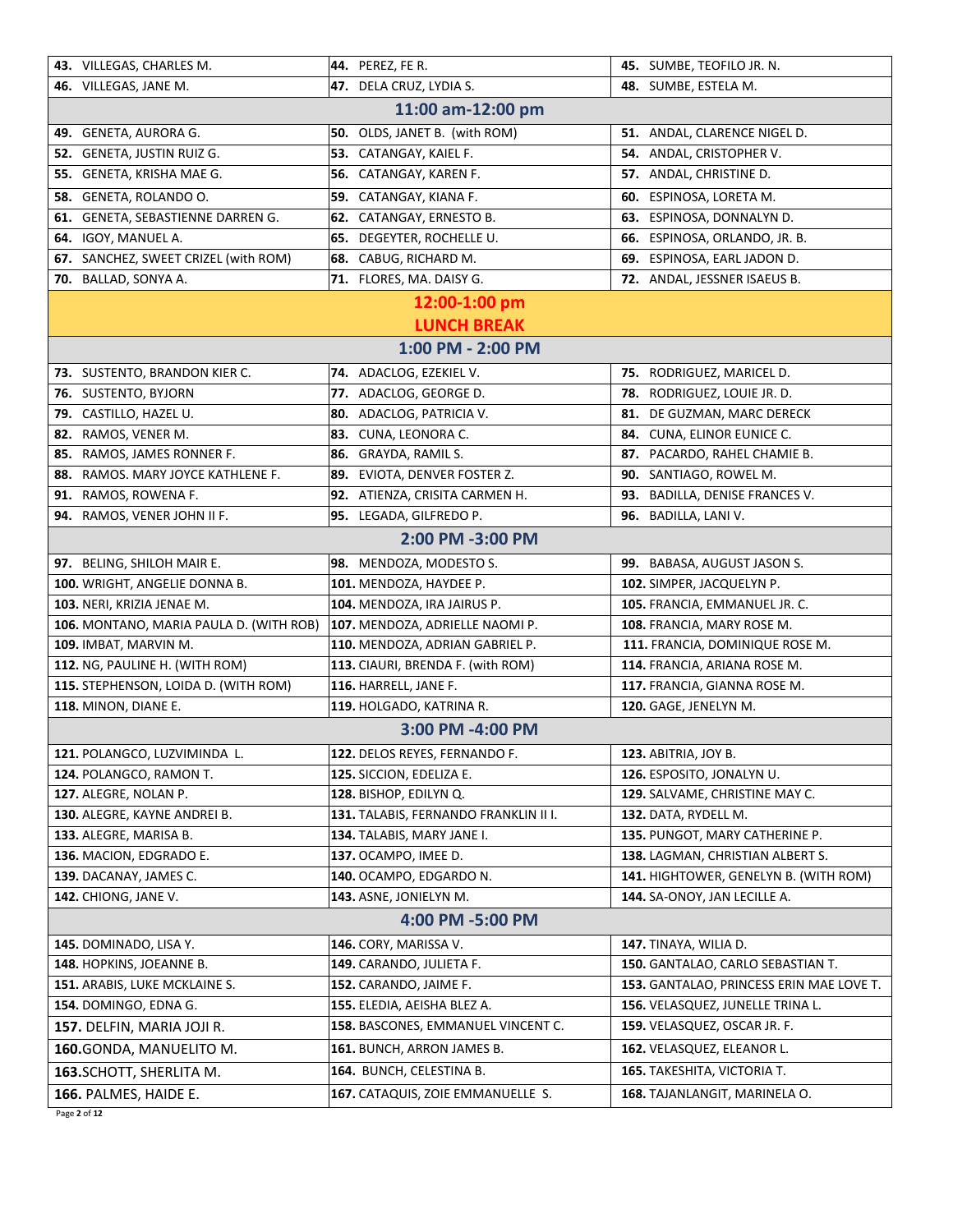|                                  |                              | (WITH NOTARIZATION)         |  |
|----------------------------------|------------------------------|-----------------------------|--|
| 5:00 PM -6:00 PM                 |                              |                             |  |
| 169. LUCAS, KATRINA CAMILLE      | 170. BUSTAMANTE, LYSANDER D. | 171. LUALHATI, HONORIO C.   |  |
| 172. ESTEBAN, JIMMY C.           | 173. PAPA, RANDY D.          | <b>174. ILAGAN, JOSE H.</b> |  |
| 175. MESOGA, CRISTITA D.         | 176. SAPANZA, NOEL S.        | <b>177. EJE, RICKY M.</b>   |  |
| 178. GOLUCINO, ROSH MICHAEL L.   | 179. NADELA, NILO C.         | 180. CASTILLO, JEROME M.    |  |
| 181. GOLUCINO, MATTHEW C.        | 182. CALMA, SEVERIANO S.     | 183. BATUGAN, EDGARDO M.    |  |
| 184. GOLUCINO, MARIA CRISELDA C. | 185. DIMALIBOT, MAXIMO C.    | 186. ACUZAR, LUVEN D.       |  |
| 187. GOLUCINO, MARCUS C.         | 188. ALVENDO, MARCELINO C.   | 189. ACOSTA, SEGUNDO D.     |  |
| 190. DE MESA, EMOGENE SOLEIL B.  | 191. ROSIA, ROLANDO M.       | 192. CUSTODIO, MARKO A.     |  |
| <b>END OF DAY 1</b>              |                              |                             |  |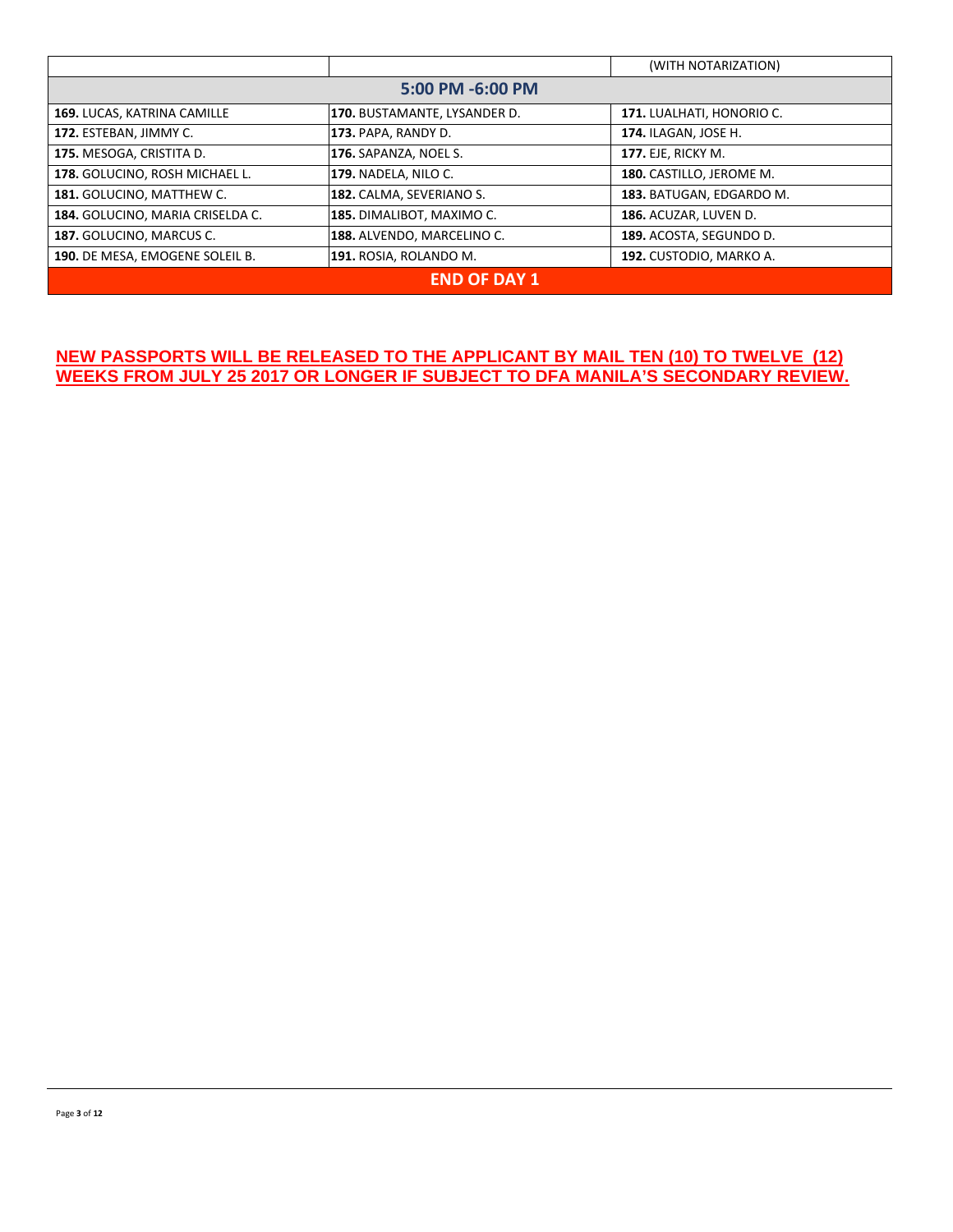| <b>July 23, 2017 (SUNDAY)</b>    |                                  |                                   |  |
|----------------------------------|----------------------------------|-----------------------------------|--|
| <b>EPASSPORT MOBILE</b>          | <b>EPASSPORT MOBILE</b>          | <b>EPASSPORT MOBILE</b>           |  |
| #1                               | #2                               | #3                                |  |
|                                  | 9:00am -10:00 am                 |                                   |  |
| 193. EMPLEO, ADOLYN M.           | 194. ALAGAR, CARL MICHAEL F.     | 195. TAGUM, ARNOLD J.             |  |
| 196. HOCUM, CHEDDIE GRACE A.     | 197. ALAGAR, MARCUS VINCENT P,   | 198. BUHAIN, MICHAEL              |  |
| 199. BLANCO, JANICE ELAINE C.    | 200. ALAGAR, ELIZABETH P.        | 201. TUMAMAC, ESPERANZA A.        |  |
| 202. ZABALA, JOAQUIN C.          | 203. DE LEON, DANILO L.          | 204. MALOLES, CHRISTINE BERNET C. |  |
| 205. MORALES, JERRY M.           | 206. DE LEON, AURORA M.          | 207. MALOLES, CHRISTIAN BENET C.  |  |
| 208. MORALES, JENNAH CALISTA T.  | 209. DE LEON, ANDREW M.          | 210. MALOLES, BENITO JR. M.       |  |
| 211. MORALES, JEREMIAH SEAN T.   | 212. SEBLIN, ALECIA M.           | 213. FLORES, MARY JOY P.          |  |
| 214. ABLEN, MARGARITA M.         | 215. SAVAREZ, CLARISSE V.        | 216. SANCHEZ, KRISTINE D.         |  |
|                                  | 10:00am-11:00 am                 |                                   |  |
| 217. SERENO, MYLENE E.           | 218. SOLINAP, MONICA VERUZCHA D. | 219. BALABANOV, MARY ANN M. (WITH |  |
|                                  |                                  | ROM)                              |  |
| 220. ANG, ZEE O.                 | 221. PANLILIO, LEOPOLDO D.       | 222. NOORA, ALLIA SAMANTHA B.     |  |
| 223. ANG, SHEIKINNA O.           | 224. PANLILIO, LEAH KAREN L.     | 225. NOORA, MA. CATHERINE B.      |  |
| 226. ANG, KIRSTEN O              | 227. LUNA, JAMES NICHOLAS M.     | 228. NOORA, CHRISTOPHER C.        |  |
| 229. SANTOS, SOPHIA LOURIN M.    | <b>230.</b> OJOY, CRISPIN JR. G. | 231. CRUZADO, TERESITA A.         |  |
| 232. DERLA, PERLA A.             | 233. SALAS, JUDY I.              | 234. TILAON, ANTONIO JR. D.       |  |
| 235. MIRASOL, JENNIFER ANNE G.   | 236. MIRANDA, SANDY T.           | 237. TILAON, LEAH CATHERINE M.    |  |
| 238. JURIAL, MICHELLE ANN O.     | 239. COCAL, ELLEN L. (WITH ROM)  | 240. YAP, MARNESYL NATTY M.       |  |
|                                  | 11:00 am-12:00 pm                |                                   |  |
| 241. HERNANDEZ, LEONA MARIEL     | 242. SALARDA, ALVIN P.           | 243. ARANETA, JADE I.             |  |
| 244. HERNANDEZ, LEONDRO MARIO.   | 245. GO, JOHANNA MARIELLE P.     | 246. ARANETA, RYAN DOMINEQUE R.   |  |
| 247. HERNANDEZ, EMMANUEL F.      | 248. BROWN, CELIA R.             | 249. ARANETA, SAMANTHA RAYN I.    |  |
| 250. HERNANDEZ, GENDARMIE O,     | 251. GARCIA, AURORA V.           | 252. ARANETA, ZACH JADEN I.       |  |
| 253. ALMAZAN, JORIEL B.          | 254. GARCIA, TOMAS M.            | 255. YBURAN, PILAR A.             |  |
| 256.ALMAZAN, LORETO JR. B.       | 257. FLORES, MICHELLE Q.         | 258. TOLIBAS, AMMIE JOY R.        |  |
| 259. ALMAZAN, LEIAJ B.           | 260. MINTER, LHIZEL M.           | 261. MORGAN, MARICEL A.           |  |
| 262. ALMAZAN, JULIETA B.         | 263. ALMADEN, MARIETTA A,        | 264. BONIFACIO, CARIDAD C.        |  |
|                                  | 12:00-1:00 pm                    |                                   |  |
|                                  | <b>LUNCH BREAK</b>               |                                   |  |
|                                  |                                  |                                   |  |
| 1:00 PM - 2:00 PM                |                                  |                                   |  |
| 265. SAGUINSIN, ANGELITA R.      | 266. PENA, EMELITA V.            | 267. UY, LEILANI C.               |  |
| 268. CAYABYAB, NICANOR ANDRES C. | 269. BOGNOT, ANALIE C.           | 270. ALEX, ROGELIO D.             |  |
| 271. PARAGUYA, MILAGROS O.       | 272. ALTAMIRANO, RENATO R.       | 273. ALEX, ANNA MARIE F.          |  |
| 274. LUAR, QUIRICA U.            | 275. PEPITO, JONALYN A.          | 276. ALEX, ANGELA ACE F.          |  |
| 277. BUCU, JOHN PATRICK M.       | 278. ESPIRITU, THERESE F.        | 279. DATUIN, EUGENE F.            |  |
| 280. KASILAG, JULIANA F.         | 281. ESPIRITU, CHLOE HANNAH F.   | 282. SIMMONS, CARINA M.           |  |
| 283. KASILAG, LUIS C.            | 284. ESPIRITU, RIOS F.           | 285. ABAYAN, JEMINEZ G.           |  |
| 286. SUNGA, LOURDES KEITH        | 287. GUK-ONG, SILVESTRE JR. C.   | 288. TACKETT, JULIE D.            |  |
|                                  |                                  |                                   |  |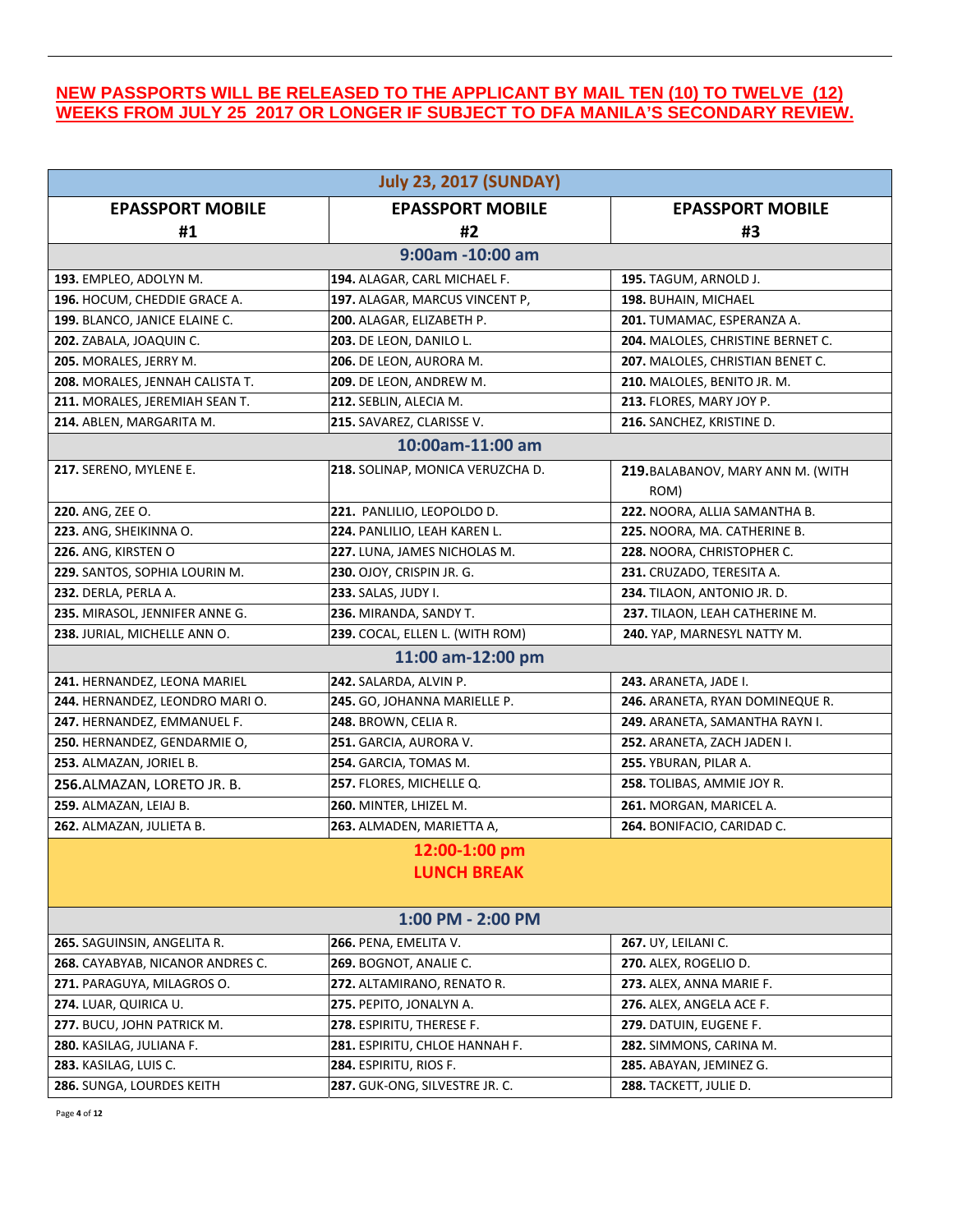| 2:00 PM -3:00 PM                       |                                          |                                  |  |
|----------------------------------------|------------------------------------------|----------------------------------|--|
| 289. JELIAZKOVA, VICTORIA MAE M        | 290. GETUEZA, RINA L.                    | 291. CASELA, SHIRLEY J.          |  |
| (WITH ROB)                             |                                          |                                  |  |
| 292. OQUIAS, RITCHEL O.                | 293. MILLER, MARY ANN R.                 | 294. SIMEON, FRECIA D.           |  |
| 295. BROWN, MARICEL A.                 | 296. CALINGASAN, JONI JANE A.            | 297. ABALOS, MANUEL D.           |  |
| 298. BROWN, SHELLY ROSE A.             | 299. CALINGASAN, ANIKA JOLIE A.          | 300. FREEMAN, RACHELLE Q.        |  |
| 301. DELA PAZ, MARIA KATRINA S.        | 302. CALINGASAN, MARK JASON A.           | 303. DERECHO, MA. LES LYNE L.    |  |
| 304. MENDEZ, VINCENT ANGELO C.         | 305. ALBIENTO, DIOGENES R.               | 306. DERECHO, NATE LORENZO L.    |  |
| 307. TOLENTINO, SAMUEL P.              | 308. ALBIENTO, NORITA A.                 | 309. CORPUZ, MARICIONE B.        |  |
| 310. LOPEZ, MENETTA S.                 | 311. FONTEJON, ERNESTO M.                | 312. CORPUZ, PRINCESS APRILLE B. |  |
|                                        | 3:00 PM -4:00 PM                         |                                  |  |
| 313. GARDE, DAVID IAN C.               | 314. TANDOC, ANDREI CALEB GERARD S.      | 315. AMBONG, JERRY B.            |  |
| 316. GARDE, DANIELLE KRISTIN C.        | 317. TANDOC, HONEYLYN S.                 | 318. MAULIT, PRINCESSITA J.      |  |
| 319. GARDE, PAMELA JOY C.              | 320. TANDOC, ANDY GERARD D.              | 321. STANTON, JUVIE T.           |  |
| <b>322.</b> DECAL, RAQUEL M.           | 323. MARTINEZ, TEODELYN H.               | 324. TESORERO, FRANCIS M         |  |
| 325. DECAL, RAYMOND M.                 | 326. SANTOS, RENATO G.                   | 327. TESORERO, RAYNALIE P.       |  |
| 328. SORONO, VINCENT JHON DMITRI C.    | 329. TIRADOS, BRIGIDA E.                 | 330. TESORERO, RENCI YUAN P.     |  |
| 331. ANZALONE, JENETTE B.              | 332. SANTOS MERCEDITA G.                 | 333. TESORERO, FRANCIS YURI P.   |  |
| 334. AMITA, MARIA FILIPINA Q.          | 335. CAMPBELL, MARY JOY A.               | 336. STOWE, ROSALIE A.           |  |
|                                        | 4:00 PM -5:00 PM                         |                                  |  |
| 337. CAINILA, DIONISIO A.              | 338. PERDON, BOBBY Q.                    | 339. MORANTE, GIDEON B.          |  |
| <b>340. PADILLA. MELANIEMILDRED A.</b> | 341. PERDON, ACE GENESIS B.              | 342. MORANTE, WENNIE P.          |  |
| 343. ABAMO, NICOLE                     | 344. PERDON, QUEENETTE MICHA B.          | 345. TUMBADO, ERIKA SHANE E.     |  |
| 346. TUPAG, STEPHANIE P.               | 347. PERDON, GENICAH FAITH B.            | 348. INGUITO, FRANCES SERYLLE M. |  |
| 349. DELA PASION, PATRICIO JR. M.      | 350. FERMANTEZ, MELVIN M.                | 351. INGUITO, FRANCOIS LUIS M.   |  |
| 352. DELA PASION, KAYE D.              | 353. FERMANTEZ, MARCUS IVAN B.           | 354. MARSON, HANSEL E.           |  |
| 355. NAVARRO, ERLINDA B.               | 356. FERMANTEZ, IRIS ANN B.              | 357. HINES, GABRIEL JOSEPH S.    |  |
| 358. NAVARRO, REGINALD                 | 359. ALFARO, JHANIN NICOLE A. (WITH ROM) | 360. ATIENZA, RENATO F.          |  |
| 5:00 PM -6:00 PM                       |                                          |                                  |  |
| 361. RABARA, CARMENCITA F.             | 362. HERNANDEZ, RAYMUNDO M.              | 363. VELASQUEZ, KEANNUE E.       |  |
| 364. RABARA, REYNALDO A.               | 365. HERNANDEZ, RAYMART L.               | 366. VELASQUEZ, HANNAH E.        |  |
| 367. ESPIRITU, MA. LIZBETH A.          | 368. VILLANUEVA, ISAAC JR. B.            | 369. VELASQUEZ, AICOM E.         |  |
| 370. MAMOANG, RAUL P.                  | 371. VILLANUEVA, PARALUMAN V.            | 372. CRUZ, ERLINDA G.            |  |
| 373. QUIAMBAO, NOEL B.                 | 374. ARAGO, ANGELINA V.                  | 375. CRUZ, LANCE JEREMY G.       |  |
| 376. SORIANO, JC SOPHIA H.             | 377. COOK, IMELDA V                      | 378. CRUZ, MARICA JONNA G.       |  |
| 379. SORIANO, JERICO F.                | <b>380.</b> REYES, GILIW ELIZA S.        | <b>381.</b> SANTILLAN, JERYL B.  |  |
| 382. PORTUGAL, CINDY L.                | 383. ABELLO, GIAN LUIGI D.               | 384. MIRANDA, AMALIA E.          |  |
| <b>END OF CONSULAR OUTREACH</b>        |                                          |                                  |  |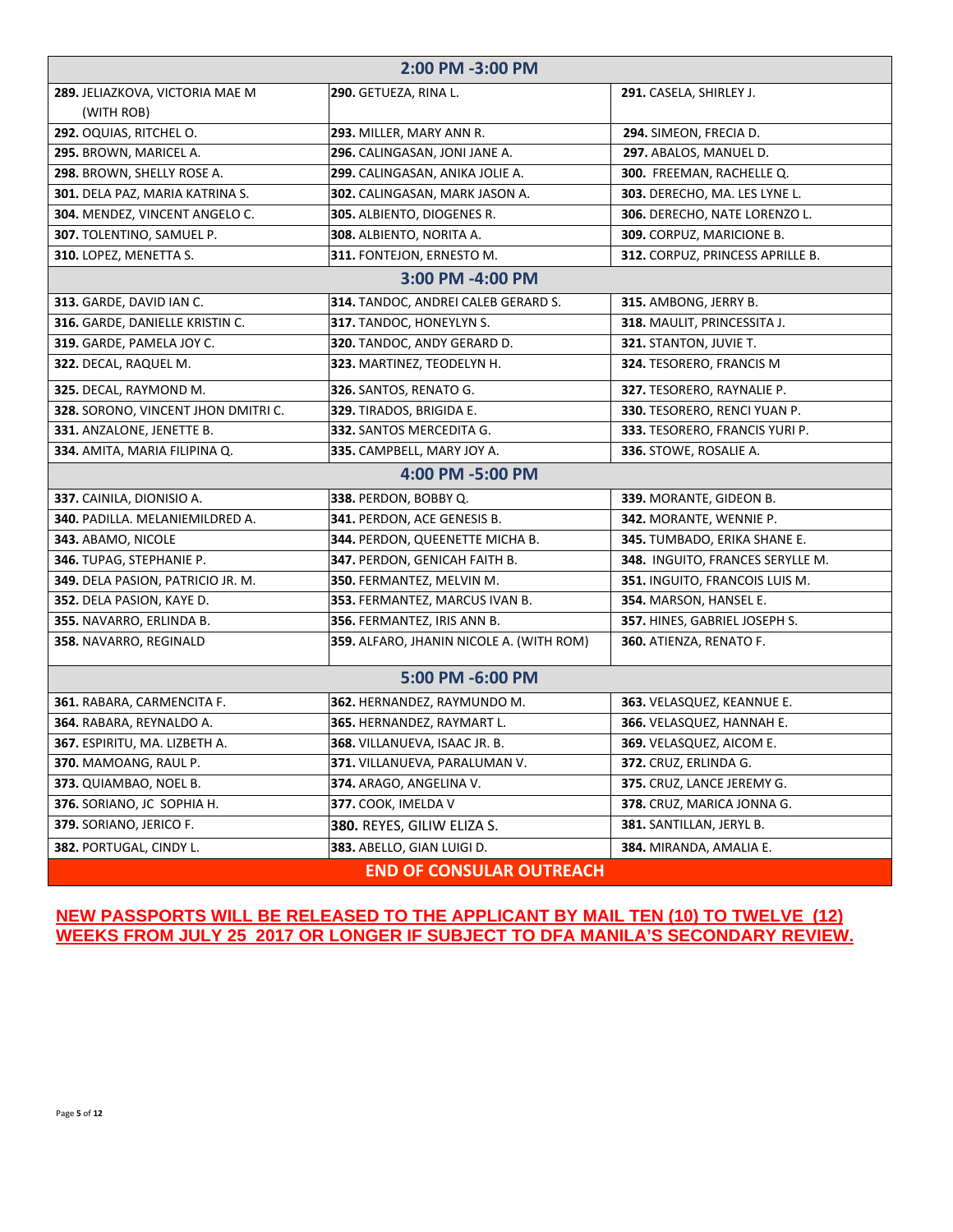

#### **CONSULAR OUTREACH PROGRAM July 22‐23, 2017 First Filipino Methodist Church (Multi‐Purpose Building) 8603 South Kirkwood Road, Houston Texas 77099**

## **BY APPOINTMENT ONLY. STRICTLY NO WALK-INS**

**All Consular Service applicants are reminded of the following:** 

- **Arrive at least 30 minutes before their time of schedule**
- *The Consular Outreach Team reserves the right to cancel any appointment made because the applicant failed to bring all original documents or his/her application was made through a non-relative or the conduct of the applicant, his/her relative/agent is detrimental to the consular service.*

### **APPOINTMENT SCHEDULE DUAL CITIZENSHIP**

### *Note:*

- 1. Oath-Taking will be scheduled on the same day for qualified applicants.
- 2. Applicants should take their oath as Dual Citizens in **DECENT ATTIRE**. The Consulate shall refuse oath-taking to applicants wearing inappropriate outfit such as:
	- Sleeveless shirts
	- Skimpy clothes
	- Shorts
	- Sandos
	- **Slippers**

| <b>NAME OF APPLICANTS</b>           | <b>CONSULAR SERVICES</b> |  |
|-------------------------------------|--------------------------|--|
| <b>July 22, 2017 (SATURDAY)</b>     |                          |  |
| 9:00 AM to 10:00 AM                 |                          |  |
| FLOTILDES, EDWIN T.<br>1.           | <b>DUAL CITIZENSHIP</b>  |  |
| NAJERA, THERESA A.<br>2.            | <b>DUAL CITIZENSHIP</b>  |  |
| AQUINO, LOLITA Z.<br>3.             | <b>DUAL CITIZENSHIP</b>  |  |
| ORBE, CYNTHIA C.<br>4.              | <b>DUAL CITIZENSHIP</b>  |  |
| ANTENOR CRUZ, MATHELLE MAY P.<br>5. | <b>DUAL CITIZENSHIP</b>  |  |
| WATSON, NORMITA O<br>6.             | <b>DUAL CITIZENSHIP</b>  |  |
| 10:00 AM to 11:00 AM                |                          |  |
| NOBLE, DOMINGA N.<br>7.             | <b>DUAL CITIZENSHIP</b>  |  |
| YBAÑEZ, LOIDA M.<br>8.              | <b>DUAL CITIZENSHIP</b>  |  |
| CABACCANG, ROSITA C.<br>9.          | <b>DUAL CITIZENSHIP</b>  |  |
| 10. LAPITAN, FRANCISCA C.           | <b>DUAL CITIZENSHIP</b>  |  |
| 11. YBAÑEZ, JED B.                  | <b>DUAL CITIZENSHIP</b>  |  |
| 12. VELASCO, MARILOU V.             | <b>DUAL CITIZENSHIP</b>  |  |
| 13. SRINIVISAN, EVELYN A.           | <b>DUAL CITIZENSHIP</b>  |  |
| 11:00 AM to 12:00 nn                |                          |  |
| 14. SIBUG, ROBERTO C.               | <b>DUAL CITIZENSHIP</b>  |  |
| 15. FELARCA, PEDRO F.               | <b>DUAL CITIZENSHIP</b>  |  |
| 16. BARTOLOME, CECILIO JR. P.       | <b>DUAL CITIZENSHIP</b>  |  |
| 17. BARTOLOME, CORAZON R.           | <b>DUAL CITIZENSHIP</b>  |  |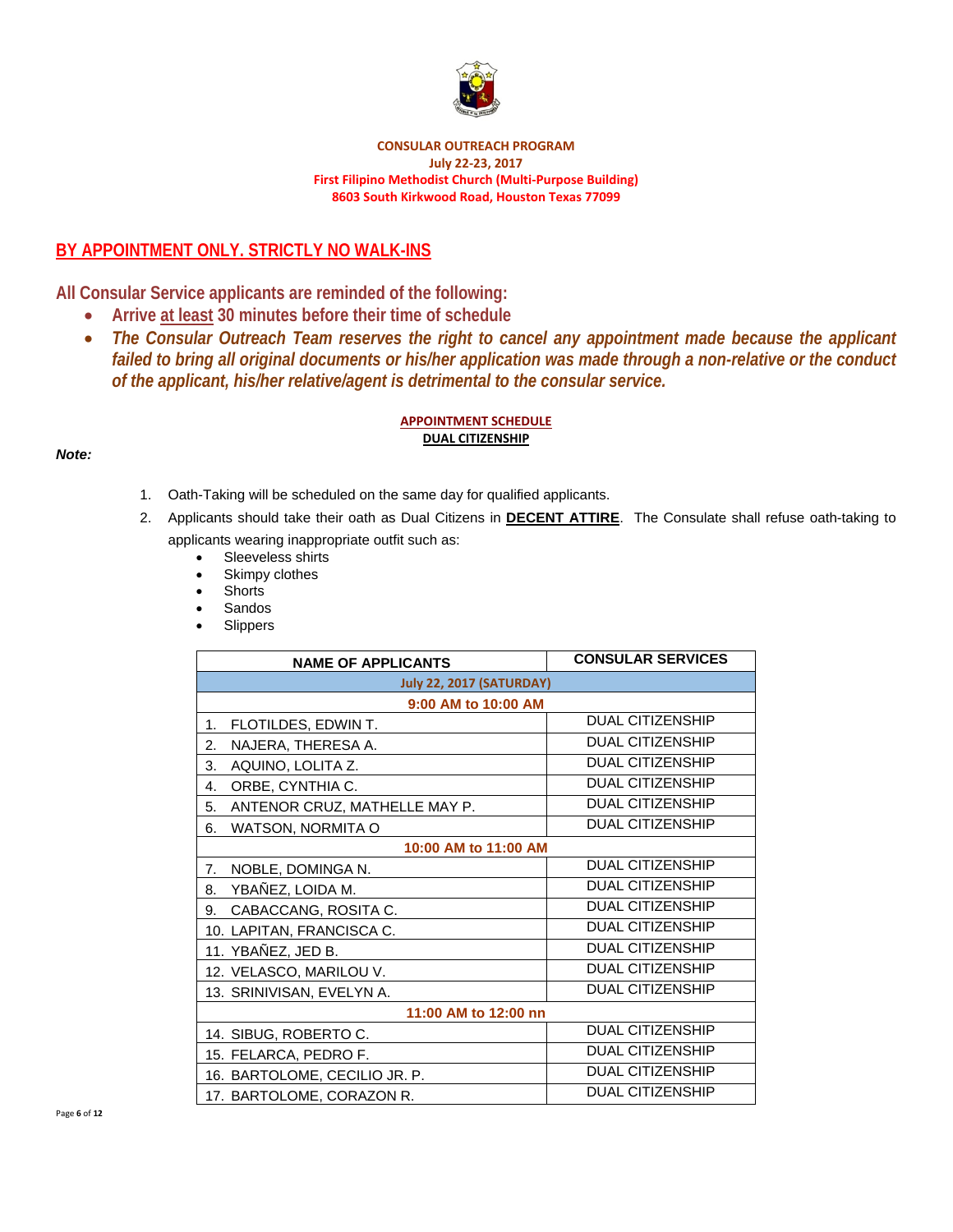| 18. FLORETE, ALMA MAY C.              | <b>DUAL CITIZENSHIP</b> |  |  |  |
|---------------------------------------|-------------------------|--|--|--|
| 19. FLORETE, MARIO M.                 | <b>DUAL CITIZENSHIP</b> |  |  |  |
| 1:00 PM to 2:00 PM                    |                         |  |  |  |
| 20. ROGERS, ELLYANNAH I.              | <b>DUAL CITIZENSHIP</b> |  |  |  |
| 21. DE LEON, RONEL                    | <b>DUAL CITIZENSHIP</b> |  |  |  |
| 22. DE LEON, VILMA G.                 | <b>DUAL CITIZENSHIP</b> |  |  |  |
| 23. TUMAMAC, ILUMINADO ALLAN R.       | <b>DUAL CITIZENSHIP</b> |  |  |  |
| 24. ONG YIU, JOAN A.                  | <b>DUAL CITIZENSHIP</b> |  |  |  |
| 25. SHRIVER, IAN T.                   | <b>DUAL CITIZENSHIP</b> |  |  |  |
| 2:00 PM to 3:00 PM                    |                         |  |  |  |
| 26. ALI, SHARIFA SCHEHERAZADE P.      | <b>DUAL CITIZENSHIP</b> |  |  |  |
| 27. ABDULSABUR, ABDULHADI A.          | <b>DUAL CITIZENSHIP</b> |  |  |  |
| 28. VISITACION, JULIET B.             | <b>DUAL CITIZENSHIP</b> |  |  |  |
| 29. TIUNAYAN, GINA A.                 | <b>DUAL CITIZENSHIP</b> |  |  |  |
| 30. SIA, MELVIN L. (WITH ROB)         | <b>DUAL CITIZENSHIP</b> |  |  |  |
| 31. SIA, DEBBIE U.                    | <b>DUAL CITIZENSHIP</b> |  |  |  |
| 32. GUMABONG, ELSIE T.                | <b>DUAL CITIZENSHIP</b> |  |  |  |
| 3:00 M to 4:00 PM                     |                         |  |  |  |
| 33. CAMPBELL, PURIFICACION N.         | <b>DUAL CITIZENSHIP</b> |  |  |  |
| 34. BERONQUE, TERESA F.               | <b>DUAL CITIZENSHIP</b> |  |  |  |
| 35. BERONQUE, DYNN RODNEY F.          | <b>DUAL CITIZENSHIP</b> |  |  |  |
| 36. BERONQUE, DARRYL WAYNE F.         | <b>DUAL CITIZENSHIP</b> |  |  |  |
| 37. BERONQUE, YOLANDO B.              | <b>DUAL CITIZENSHIP</b> |  |  |  |
| 38. BERONQUE, DAYNE YULBER F.         | <b>DUAL CITIZENSHIP</b> |  |  |  |
| 4:00 PM to 5:00 PM                    |                         |  |  |  |
| 39. GANTALAO, WAYNE RUSSELL T.        | <b>DUAL CITIZENSHIP</b> |  |  |  |
| 40.  GANTALAO, JOSHUA HIRSH TRAVIS T. | <b>DUAL CITIZENSHIP</b> |  |  |  |
| 41. GANTALAO, JULIO, JR. B.           | <b>DUAL CITIZENSHIP</b> |  |  |  |
| 42. GANTALAO, ANNABELLE T.            | <b>DUAL CITIZENSHIP</b> |  |  |  |
| 43. HYDE, DORY ANN B.                 | <b>DUAL CITIZENSHIP</b> |  |  |  |
| 44. PABELIC, FLORDELIZA T.            | <b>DUAL CITIZENSHIP</b> |  |  |  |
| 5:00 PM to 6:00 PM                    |                         |  |  |  |
| 45. MACATANGAY, MARIA REMEDIOS M.     | <b>DUAL CITIZENSHIP</b> |  |  |  |
| 46. MACATANGAY, BENJAMIN A.           | <b>DUAL CITIZENSHIP</b> |  |  |  |
| 47. LACRO, EDGAR F.                   | <b>DUAL CITIZENSHIP</b> |  |  |  |
| 48. PEREZ, ROLANDO P.                 | <b>DUAL CITIZENSHIP</b> |  |  |  |
| 49. DE GUZMAN, ALEJANDRO E.           | <b>DUAL CITIZENSHIP</b> |  |  |  |
| 50. DE GUZMAN, EMMA G.                | <b>DUAL CITIZENSHIP</b> |  |  |  |

| <b>NAME OF APPLICANTS</b>                 | <b>CONSULAR SERVICES</b> |  |
|-------------------------------------------|--------------------------|--|
| <b>July 23, 2017 (SUNDAY)</b>             |                          |  |
| 9:00 AM to 10:00 AM                       |                          |  |
| 51. SIAO, ROGELIO M.                      | <b>DUAL CITIZENSHIP</b>  |  |
| 52. SIAO, LIANE Y.                        | <b>DUAL CITIZENSHIP</b>  |  |
| 53. EBERBACH, EVANGELINE G.               | <b>DUAL CITIZENSHIP</b>  |  |
| 54. VIRGINO, JOSE RAINIER JR. R.          | <b>DUAL CITIZENSHIP</b>  |  |
| 55. CAMANDANG, ANA CONSUELO G.            | <b>DUAL CITIZENSHIP</b>  |  |
| 56. CAMANDANG, VINCENT JAKE G. (WITH ROB) | <b>DUAL CITIZENSHIP</b>  |  |
| 10:00 AM to 11:00 AM                      |                          |  |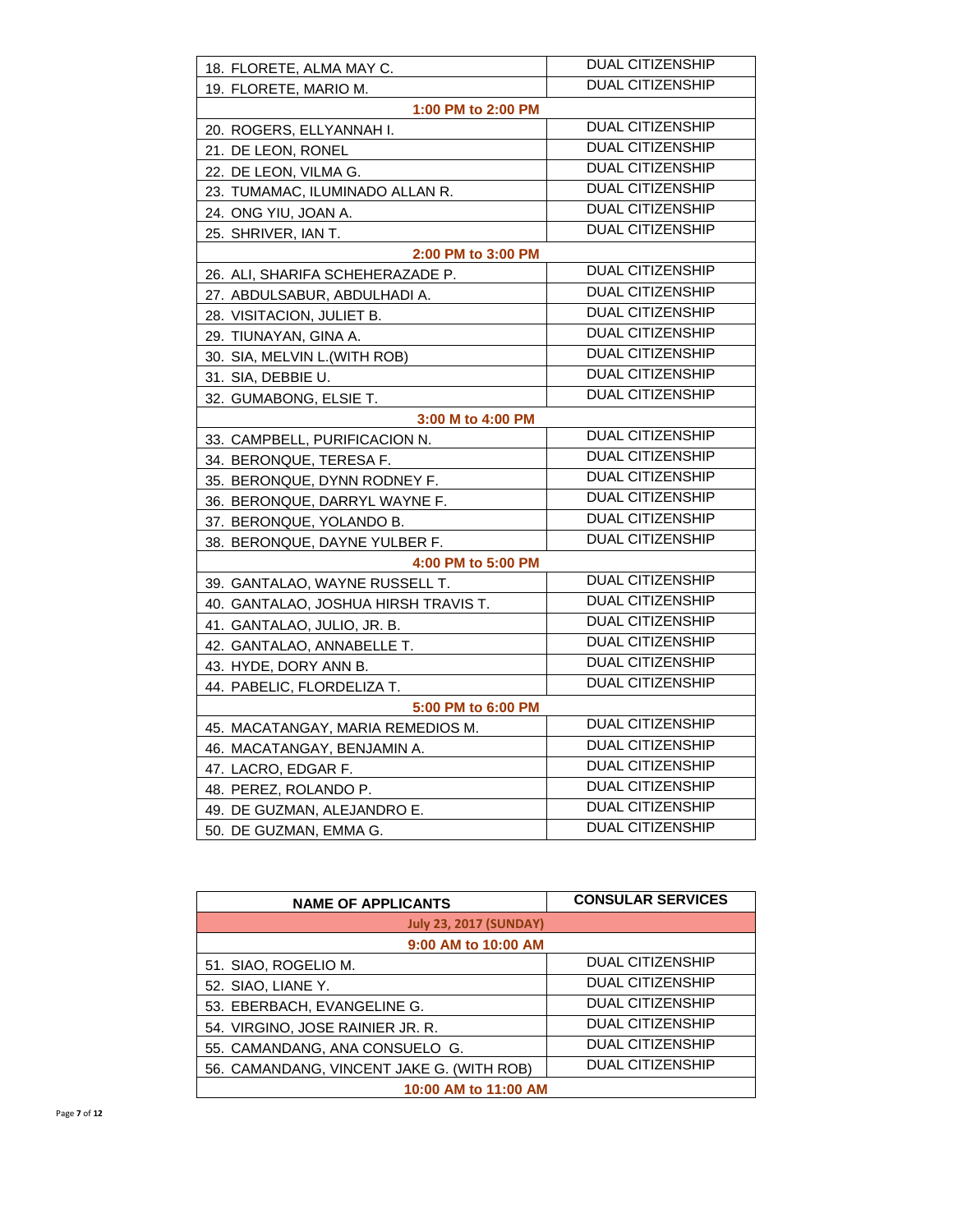| 57. ANTENERO, ARNOLD V.             | <b>DUAL CITIZENSHIP</b> |
|-------------------------------------|-------------------------|
| 58. ANTENERO, EMELDA S.             | <b>DUAL CITIZENSHIP</b> |
| 59. ANTENERO, JACOB ETHAN S.        | <b>DUAL CITIZENSHIP</b> |
| 60. MCCORMACK, JUNLYN MARIE G.      | <b>DUAL CITIZENSHIP</b> |
| 61. JAVALUYAS, ELVIE S.             | <b>DUAL CITIZENSHIP</b> |
| 62. EDMILAO, IMELY A.               | <b>DUAL CITIZENSHIP</b> |
| 11:00 AM to 12:00 PM                |                         |
| 63. DESTAJO, JOSE JR E.             | <b>DUAL CITIZENSHIP</b> |
| 64. MACAS, JOBERT R.                | <b>DUAL CITIZENSHIP</b> |
| 65. AMIGLEO, AVIGAIL V.             | <b>DUAL CITIZENSHIP</b> |
| 66. AMIGLEO, ONEAL R.               | <b>DUAL CITIZENSHIP</b> |
| 67. CAG-ANAN, EDGAR O.              | <b>DUAL CITIZENSHIP</b> |
| 68. SERRANO, DARIO A.               | <b>DUAL CITIZENSHIP</b> |
| 69. GUILLERMO, GRACE P.             | <b>DUAL CITIZENSHIP</b> |
| 1:00 PM to 2:00 PM                  |                         |
| 70. CATALLA, EMMANUEL A.            | <b>DUAL CITIZENSHIP</b> |
| 71. TORCEDO, CHARITO C.             | <b>DUAL CITIZENSHIP</b> |
| 72. UY, EDUARDO S.                  | <b>DUAL CITIZENSHIP</b> |
| 73. UY, YOLANDA V.                  | <b>DUAL CITIZENSHIP</b> |
| 74. ROBLES, ALEXANDER V.            | <b>DUAL CITIZENSHIP</b> |
| 75. ROBLES, ELMA T.                 | <b>DUAL CITIZENSHIP</b> |
| 2:00 PM to 3:00 PM                  |                         |
| 76. BATONGMALAKI, MERCEDITA V.      | <b>DUAL CITIZENSHIP</b> |
| 77. BRIGGS, ANABEL N.               | <b>DUAL CITIZENSHIP</b> |
|                                     | <b>DUAL CITIZENSHIP</b> |
| 78. WHITE, ERIKA MAY C.             | <b>DUAL CITIZENSHIP</b> |
| 79. VILLANUEVA, JOVEN F.            | <b>DUAL CITIZENSHIP</b> |
| 80. RANDALL, ROSE MARIE N.          | <b>DUAL CITIZENSHIP</b> |
| 81. NOVAL, JOHN EMERSON ADRIAN      |                         |
| 3:00 PM to 4:00 PM                  | <b>DUAL CITIZENSHIP</b> |
| 82. BLACKBURN, LEA P.               | <b>DUAL CITIZENSHIP</b> |
| 83. AVILA, HERACLEO S.              | <b>DUAL CITIZENSHIP</b> |
| 84. VILLAMIN, SONIA R.              | <b>DUAL CITIZENSHIP</b> |
| 85. FOSTER, MERCEDITA R.            | <b>DUAL CITIZENSHIP</b> |
| 86. ERVIN, MARIETTA B.              | <b>DUAL CITIZENSHIP</b> |
| 87. CABRAL, JULIUS Y.               | <b>DUAL CITIZENSHIP</b> |
| 88. OVILLE, NEIL B.                 |                         |
| 4:00 PM to 5:00 PM                  | <b>DUAL CITIZENSHIP</b> |
| 89. LONTOC, HECTOR ROMUALDO G.      | <b>DUAL CITIZENSHIP</b> |
| 90. LONTOC, ROSARIO G.              | <b>DUAL CITIZENSHIP</b> |
| 91. DE GUZMAN, SOLEDAD A.           |                         |
| 92. CANILLO, MAE C.                 | <b>DUAL CITIZENSHIP</b> |
| 93. PUNZALAN, MARISSA M.            | <b>DUAL CITIZENSHIP</b> |
| 94. JULARBAL, FERDINAND A.          | <b>DUAL CITIZENSHIP</b> |
| 5:00 PM to 6:00 PM                  |                         |
| 95. BENEDICTO, EMERALD COVERDALE G. | <b>DUAL CITIZENSHIP</b> |
| 96. LEGASPI, LERMA B.               | <b>DUAL CITIZENSHIP</b> |
| 97. LEGASPI, REYNALDO B.            | <b>DUAL CITIZENSHIP</b> |
| 98. DANIEL, ROSEGENE V.             | DUAL CITIZENSHIP        |
| 99. OJONG, ROSITA A.                | <b>DUAL CITIZENSHIP</b> |
| 100.<br>TOUSEK, MYRNA C.            | <b>DUAL CITIZENSHIP</b> |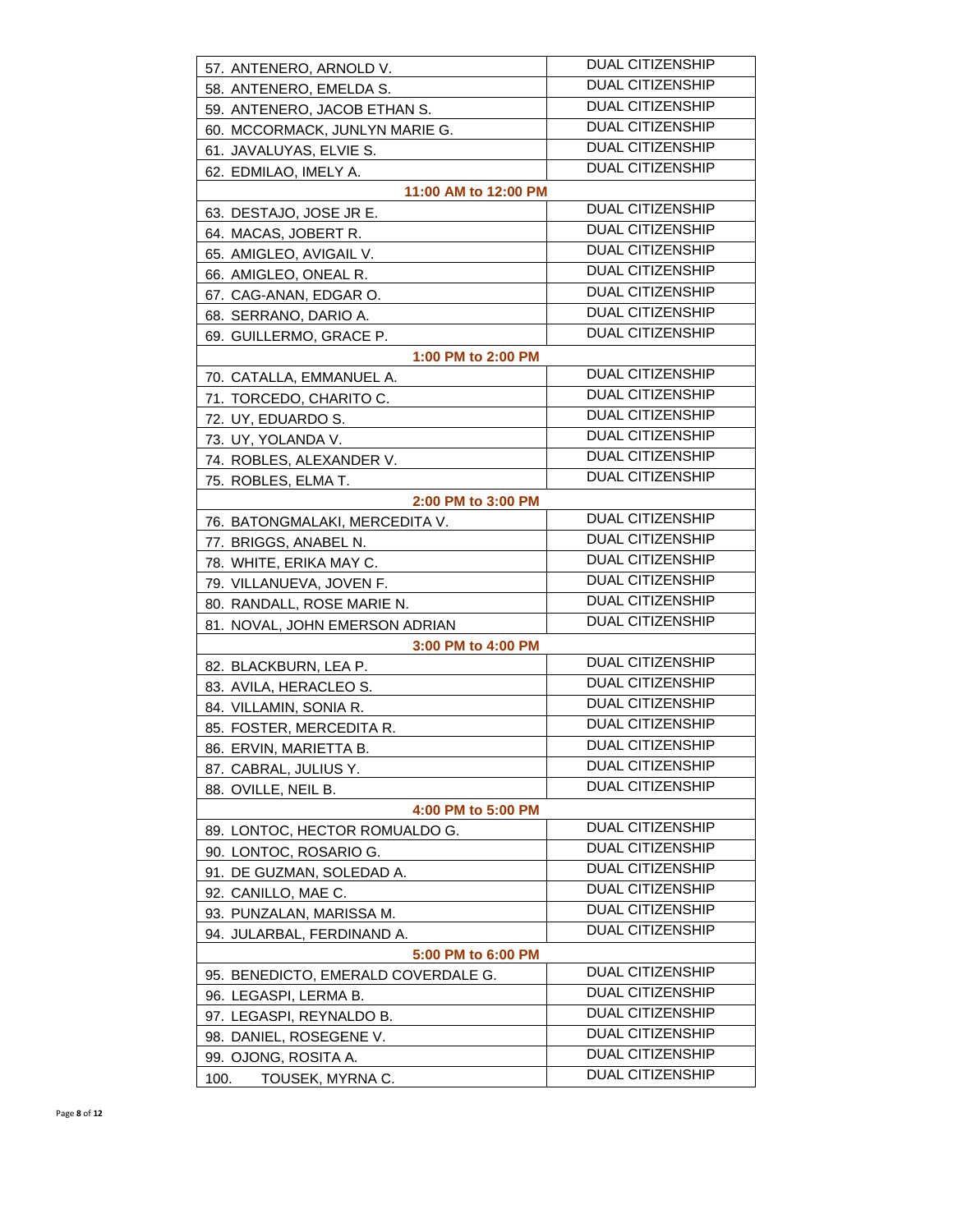

**CONSULAR OUTREACH PROGRAM July 22‐23, 2017 First Filipino Methodist Church (Multi‐Purpose Building) 8603 South Kirkwood Road, Houston Texas 77099**

## **BY APPOINTMENT ONLY. STRICTLY NO WALK-INS**

**All Consular Service applicants are reminded of the following:** 

- **Arrive at least 30 minutes before their time of schedule**
- *The Consular Outreach Team reserves the right to cancel any appointment made because the applicant failed to bring all original documents or his/her application was made through a non-relative or the conduct of the applicant, his/her relative/agent is detrimental to the consular service.*

#### **APPOINTMENT SCHEDULE CIVIL REGISTRY AND LEGALIZATION OF DOCUMENTS**

#### *Note:*

- **PLEASE BRING ALL ORIGINAL REQUIRED DOCUMENTS PLUS FOUR COPIES FOR REPORTS OF BIRTH AND MARRIAGE.**
- **FOR REPORT OF BIRTH AND MARRIAGES, THE REQUIRED AFFIDAVITS = SHOULD BE NOTARIZED.**
- **PLEASE BRING THE ORIGINAL DOCUMENT TO BE NOTARIZED/AUTHENTICATED AND VALID ID PLUS PHOTOCOPIES OF THE DOCUMENT AND YOUR VALID ID.**

| <b>NAME OF APPLICANTS</b>                    | <b>CONSULAR SERVICES</b>                |  |  |
|----------------------------------------------|-----------------------------------------|--|--|
| <b>July 22, 2017 (SATURDAY)</b>              |                                         |  |  |
| 9:00 AM to 10:00 am                          |                                         |  |  |
| MUECK, FRANK & CLAUDETTE L.<br>1.            | <b>REPORT OF MARRIAGE</b><br>(WITH PPT) |  |  |
| 2.<br>TURNER, KERRY & GLADYS G.              | <b>REPORT OF MARRIAGE</b><br>(WITH PPT) |  |  |
| 3.<br>EUBANK, LUKE GABRIEL Y.                | <b>REPORT OF BIRTH</b>                  |  |  |
| 4.<br>EUBANK, EVAN JASON Y.                  | <b>REPORT OF BIRTH</b>                  |  |  |
| 5.                                           |                                         |  |  |
| 6.                                           |                                         |  |  |
| 7.                                           |                                         |  |  |
| 10:00 AM to 11:00 am                         |                                         |  |  |
| 8.<br>OLDS, JASON & JANET B.                 | <b>REPORT OF MARRIAGE</b><br>(WITH PPT) |  |  |
| SANCHEZ, HUMBERTO & SWEET<br>9.<br>CRIZEL J. | <b>REPORT OF MARRIAGE</b><br>(WITH PPT) |  |  |
| 10. TANO, ELISE MACKAYLA A.                  | <b>REPORT OF BIRTH</b>                  |  |  |
| 11.                                          |                                         |  |  |
| 12.                                          |                                         |  |  |
| 13.                                          |                                         |  |  |
| 14.                                          |                                         |  |  |
| 11:00 AM to 12:00 nn                         |                                         |  |  |
| 15.                                          |                                         |  |  |
| 16. ROSANES, EDNA H.                         | NOTARIAL & PRC OATH<br><b>TAKING</b>    |  |  |
| 17. COBARDE, REJEN MARIE I.                  | PRC OATH TAKING                         |  |  |
| 18. GUTIERREZ, CHRISTIAN & SHIELA            | <b>REPORT OF MARRIAGE</b>               |  |  |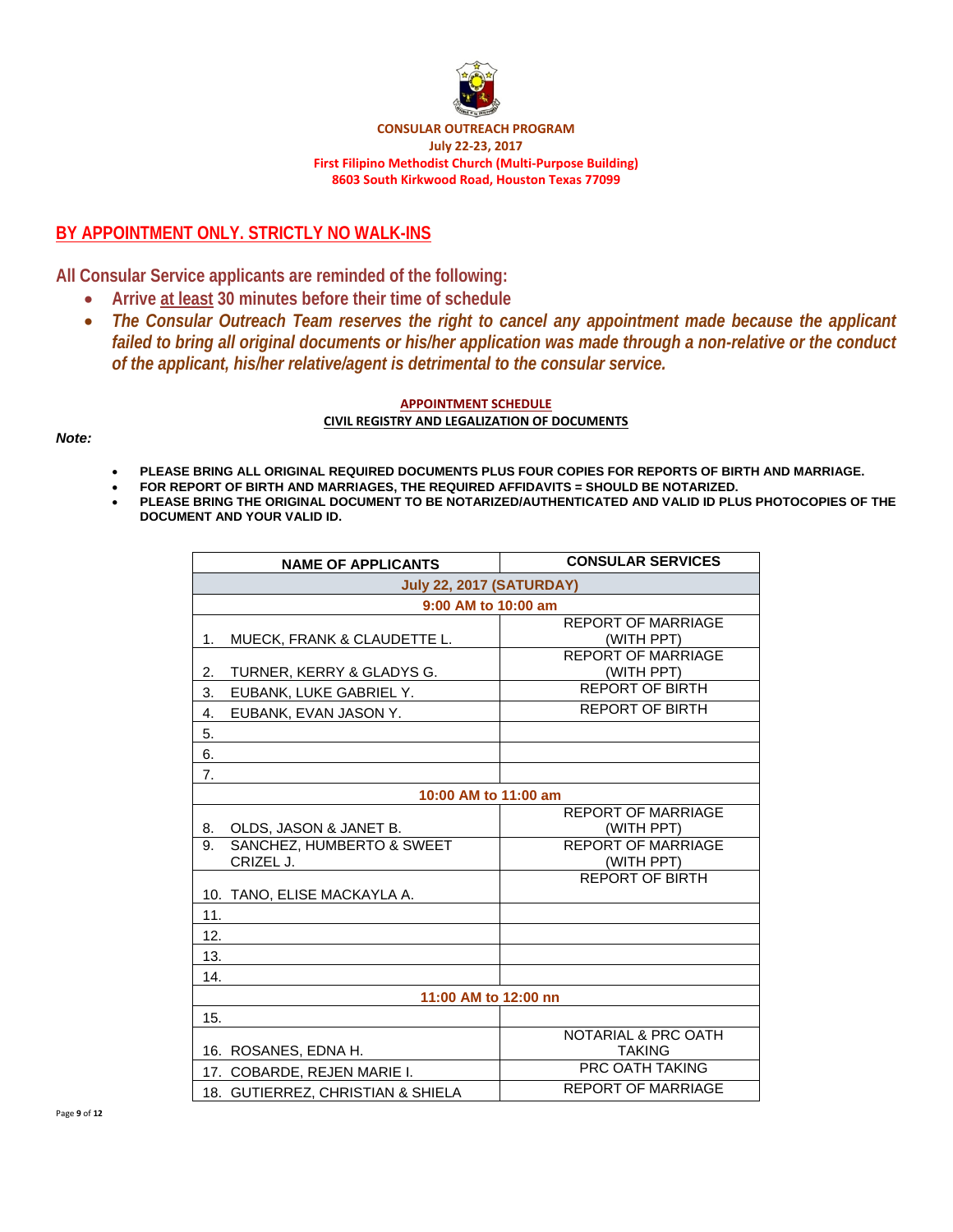| MAY A.                             |                                         |
|------------------------------------|-----------------------------------------|
| 19.                                |                                         |
| 20.                                |                                         |
| 21.                                |                                         |
| 1:00 PM to 2:00 PM                 |                                         |
| 22. CIAURI, MICHAEL & BRENDA F.    | <b>REPORT OF MARRIAGE</b><br>(WITH PPT) |
| 23. MONTANO, LUKAS ISAIAH D.       | <b>REPORT OF BIRTH</b>                  |
| 24. NG, DAVIN & PAULINE H.         | <b>REPORT OF MARRIAGE</b><br>(WITH PPT) |
| 25. STEPHENSON, TERRY & LOIDA D.   | <b>REPORT OF MARRIAGE</b><br>(WITH PPT) |
| 26.                                |                                         |
| 27.                                |                                         |
| 28.                                |                                         |
| 2:00 PM to 3:00 PM                 |                                         |
| 29. HIGHTOWER, DENNIS & GENELYN B. | <b>REPORT OF MARRIAGE</b><br>(WITH PPT) |
| 30. SPENCER, COLIN MATTHEW K.      | <b>REPORT OF BIRTH</b>                  |
| 31.                                |                                         |
| 32.                                |                                         |
| 33.                                |                                         |
| 34.                                |                                         |
| 35.                                |                                         |
| 3:00 PM to 4:00 PM                 |                                         |
| 36. TAJANLANGIT, MARINELA O.       | <b>NOTARIZATION</b>                     |
| 37. SIA, WILLIAM JACOB U.          | <b>REPORT OF BIRTH</b>                  |
| 38. SIA, WARREN MATTHEW U.         | <b>REPORT OF BIRTH</b>                  |
| 39.                                |                                         |
| 40.                                |                                         |
| 41.                                |                                         |
| 42.                                |                                         |
| 4:00 PM to 5:00 PM                 |                                         |
| 43.                                |                                         |
| 44.                                |                                         |
| 45.                                |                                         |
| 46.                                |                                         |
| 47.                                |                                         |
| 48.                                |                                         |
| 49.                                |                                         |
| 50.                                |                                         |
|                                    |                                         |

| <b>NAME OF APPLICANTS</b>            | <b>CONSULAR SERVICES</b>  |  |
|--------------------------------------|---------------------------|--|
| <b>July 23, 2017 (SUNDAY)</b>        |                           |  |
| 9:00 AM to 10:00 AM                  |                           |  |
|                                      | <b>REPORT OF MARRIAGE</b> |  |
| 51. BALABANOV, ARNOLD & MARY ANN M.  | (WITH PPT)                |  |
|                                      | <b>REPORT OF MARRIAGE</b> |  |
| 52. ELLISON MICHAEL CASEY & ELLEN C. | (WITH PPT)                |  |
| 53. CAMANDANG, BERNADETTE SEYIT.     | <b>REPORT OF BIRTH</b>    |  |
| 54.                                  |                           |  |
| 55.                                  |                           |  |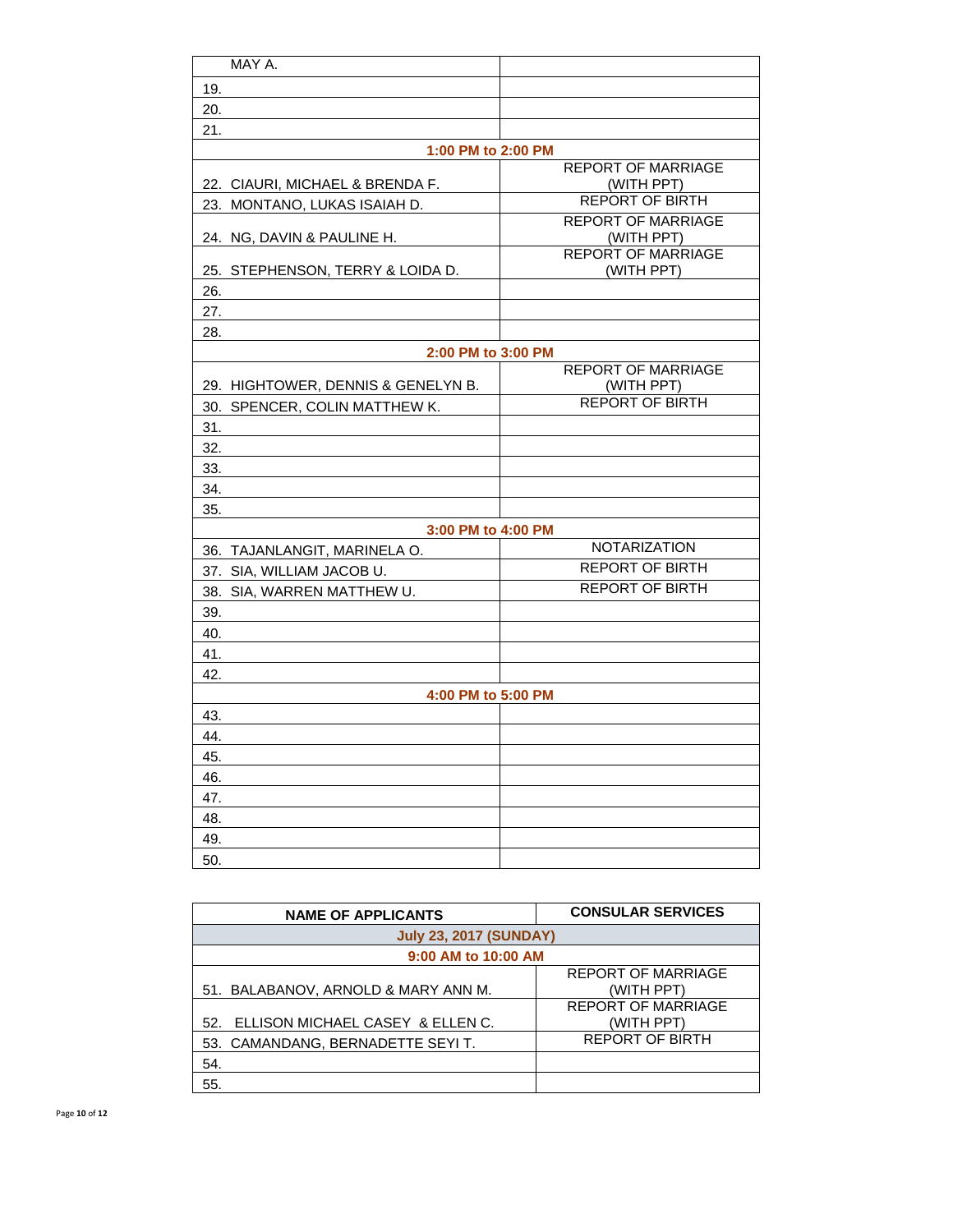| 56.                                                       |                                         |
|-----------------------------------------------------------|-----------------------------------------|
| 57.                                                       |                                         |
| 10:00 AM to 11:00 AM                                      |                                         |
| 58. BALITAAN, EARL PETER BENJAMIN &<br>CELENE MICHELLE V. | <b>REPORT OF MARRIAGE</b>               |
| 59. SECARRO, NYJAH TRAVIS T.                              | <b>REPORT OF BIRTH</b>                  |
| 60. BRIAN, SCOTT A & SUSAN B.                             | <b>REPORT OF MARRIAGE</b>               |
| 61.                                                       |                                         |
| 62.                                                       |                                         |
| 63.                                                       |                                         |
| 64.                                                       |                                         |
| 11:00 AM to 12:00 PM                                      |                                         |
| 65. DURIA, JOHN RAPHAEL & JENNY VIE M.                    | <b>REPORT OF MARRIAGE</b>               |
| 66. ANTENERO, CALEB JONATHAN S.                           | <b>REPORT OF BIRTH</b>                  |
| 67. MCCORMACK, DONALD DALE THOR G.                        | <b>REPORT OF BIRTH</b>                  |
| 68.                                                       |                                         |
| 69.                                                       |                                         |
| 70.                                                       |                                         |
| 71.                                                       |                                         |
| 1:00 PM to 2:00 PM                                        |                                         |
|                                                           | <b>REPORT OF BIRTH</b>                  |
| 72. JELIAZKOVA, VICTORIA MAE M.                           | (WITH PPT)<br><b>NOTARIZATION</b>       |
| 73. NEGPATAN, ALFONSO C.                                  |                                         |
| 74. CAYANONG, GABRIELLA CARMIE                            | <b>REPORT OF BIRTH</b>                  |
| 75.                                                       |                                         |
| 76.                                                       |                                         |
| 77.                                                       |                                         |
| 78.                                                       |                                         |
| 2:00 PM to 3:00 PM                                        | <b>REPORT OF BIRTH</b>                  |
| 79. WERMAN, MYA ABITRIA                                   | <b>REPORT OF BIRTH</b>                  |
| 80. WERMAN, ALA ABITRIA                                   |                                         |
| 81. WEHRMAN, ZOE ABITRIA                                  | <b>REPORT OF BIRTH</b>                  |
| 82.                                                       |                                         |
| 83.                                                       |                                         |
| 84.                                                       |                                         |
| 85.                                                       |                                         |
| 3:00 PM to 4:00 PM                                        |                                         |
| 86. ALFARO, JOSE A. & JHANIN NICOLE A.                    | <b>REPORT OF MARRIAGE</b><br>(WITH PPT) |
| 87.                                                       |                                         |
| 88.                                                       |                                         |
| 89.                                                       |                                         |
| 90.                                                       |                                         |
| 91.                                                       |                                         |
| 92.                                                       |                                         |
| 4:00 PM to 5:00 PM                                        |                                         |
| 93.                                                       |                                         |
| 94.                                                       |                                         |
| 95.                                                       |                                         |
| 96.                                                       |                                         |
| 97.                                                       |                                         |
| 98.                                                       |                                         |
|                                                           |                                         |